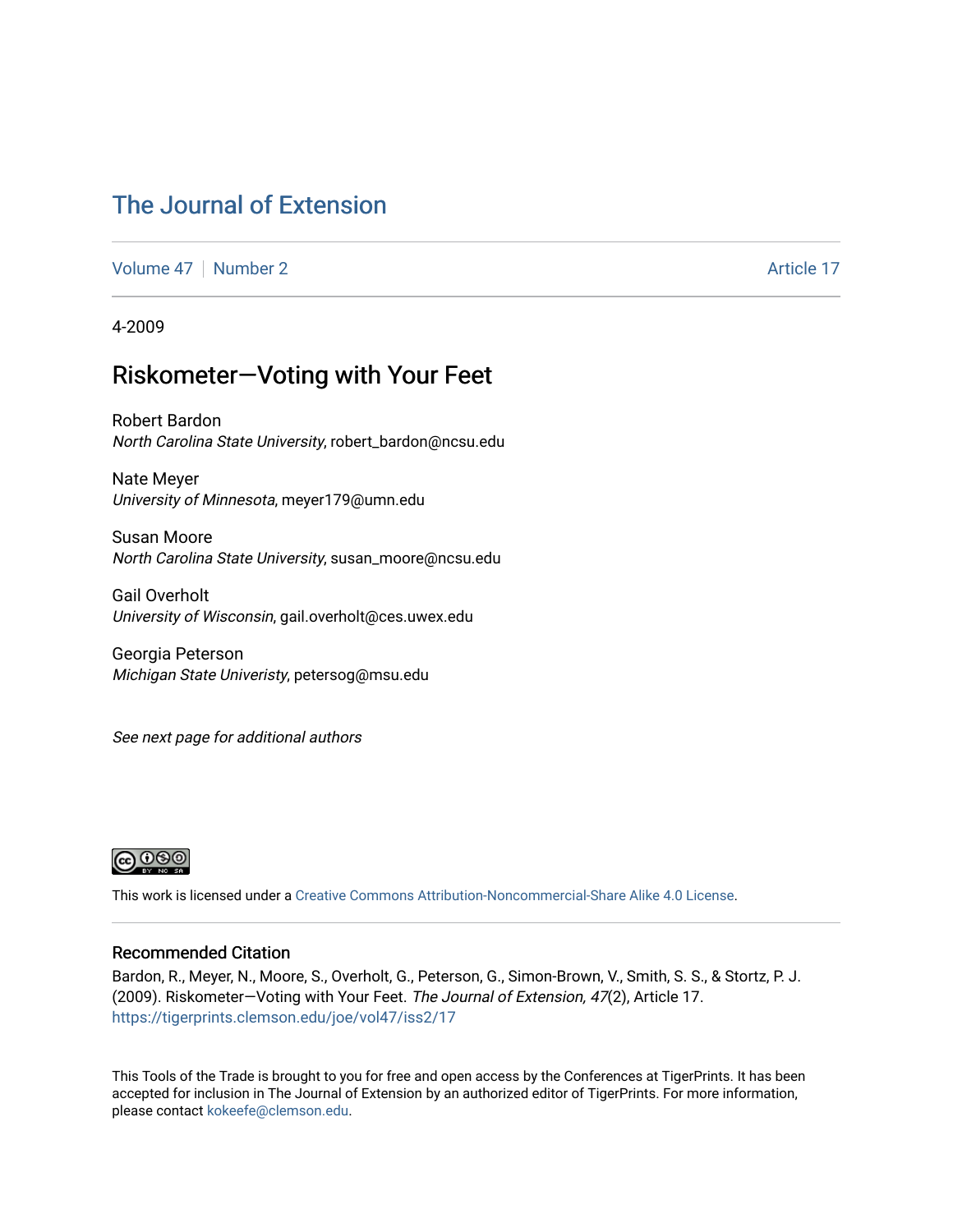### Riskometer—Voting with Your Feet

#### Authors

Robert Bardon, Nate Meyer, Susan Moore, Gail Overholt, Georgia Peterson, Viviane Simon-Brown, Sanford S. Smith, and Peter J. Stortz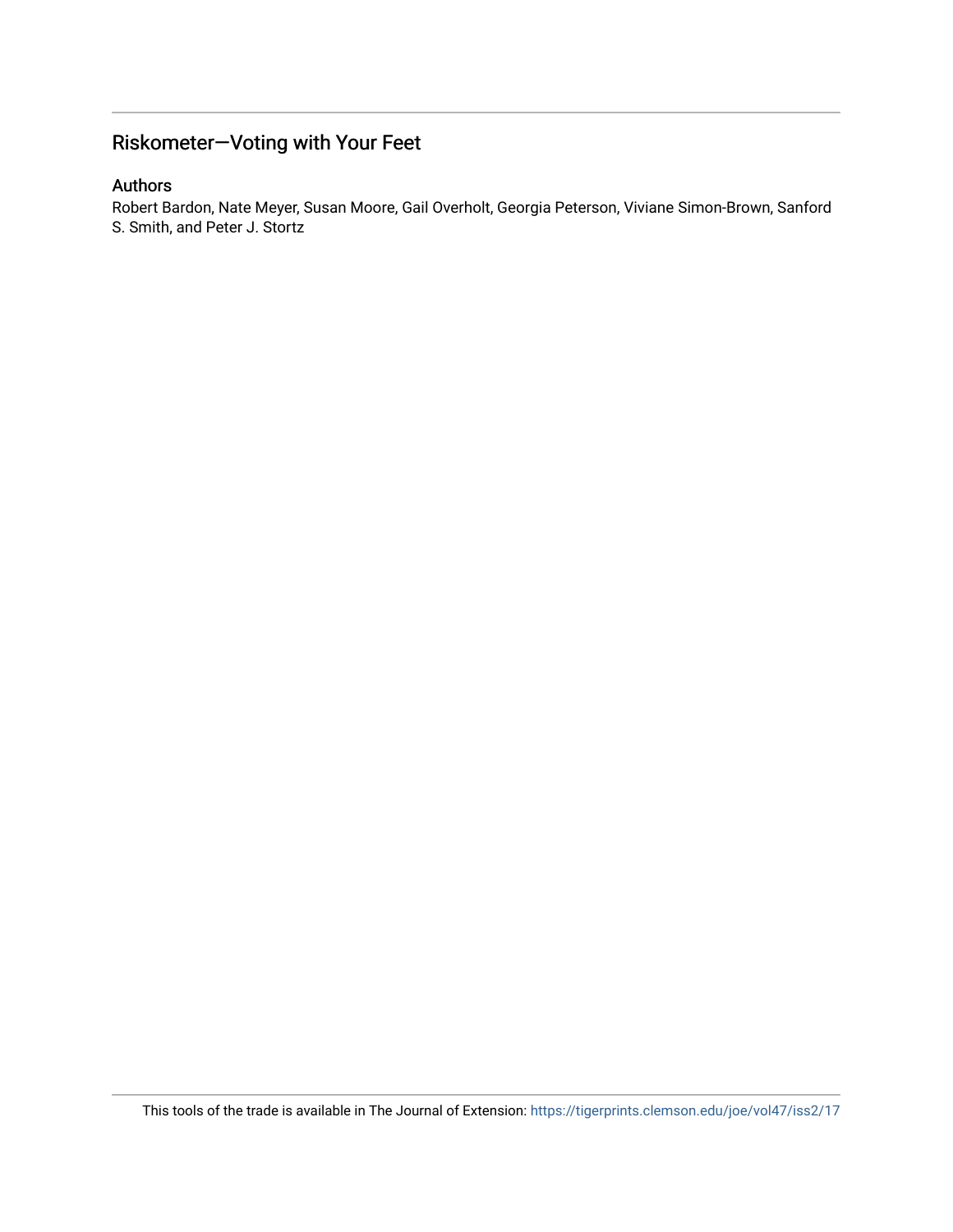

# **April 2009 Volume 47 Number 2 Article Number 2TOT2**

[Return to Current Issue](http://www.joe.org:80/joe/2009april/)

# **Riskometer—Voting with Your Feet**

#### **Robert Bardon**

Associate Professor and Extension Specialist, Forestry and Environmental **Resources** North Carolina State University Raleigh, North Carolina [robert\\_bardon@ncsu.edu](mailto:robert_bardon@ncsu.edu)

#### **Nate Meyer**

Extension Educator in Environmental Science Education University of Minnesota Extension Cloquet, Minnesota [meyer179@umn.edu](mailto:meyer179@umn.edu)

#### **Susan Moore**

Assistant Professor and Director, Forestry & Environmental Outreach Program North Carolina State University Raleigh, North Carolina [susan\\_moore@ncsu.edu](mailto:susan_moore@ncsu.edu)

#### **Gail Overholt**

Milwaukee River Basin Educator University of Wisconsin Cooperative Extension West Allis, Wisconsin [gail.overholt@ces.uwex.edu](mailto:gail.overholt@ces.uwex.edu)

#### **Georgia Peterson**

Forestry Extension & Outreach Specialist Michigan Department of Natural Resources Lansing, Michigan [petersog@msu.edu](mailto:petersog@msu.edu)

#### **Viviane Simon-Brown**

Extension Specialist, Sustainable Living Oregon State University College of Forestry Corvallis, Oregon [viviane.simon-brown@oregonstate.edu](mailto:viviane.simon-brown@oregonstate.edu)

#### **Sanford S Smith**

Extension Specialist, Forest Resources & Youth Education Penn State School of Forest Resources University Park, PA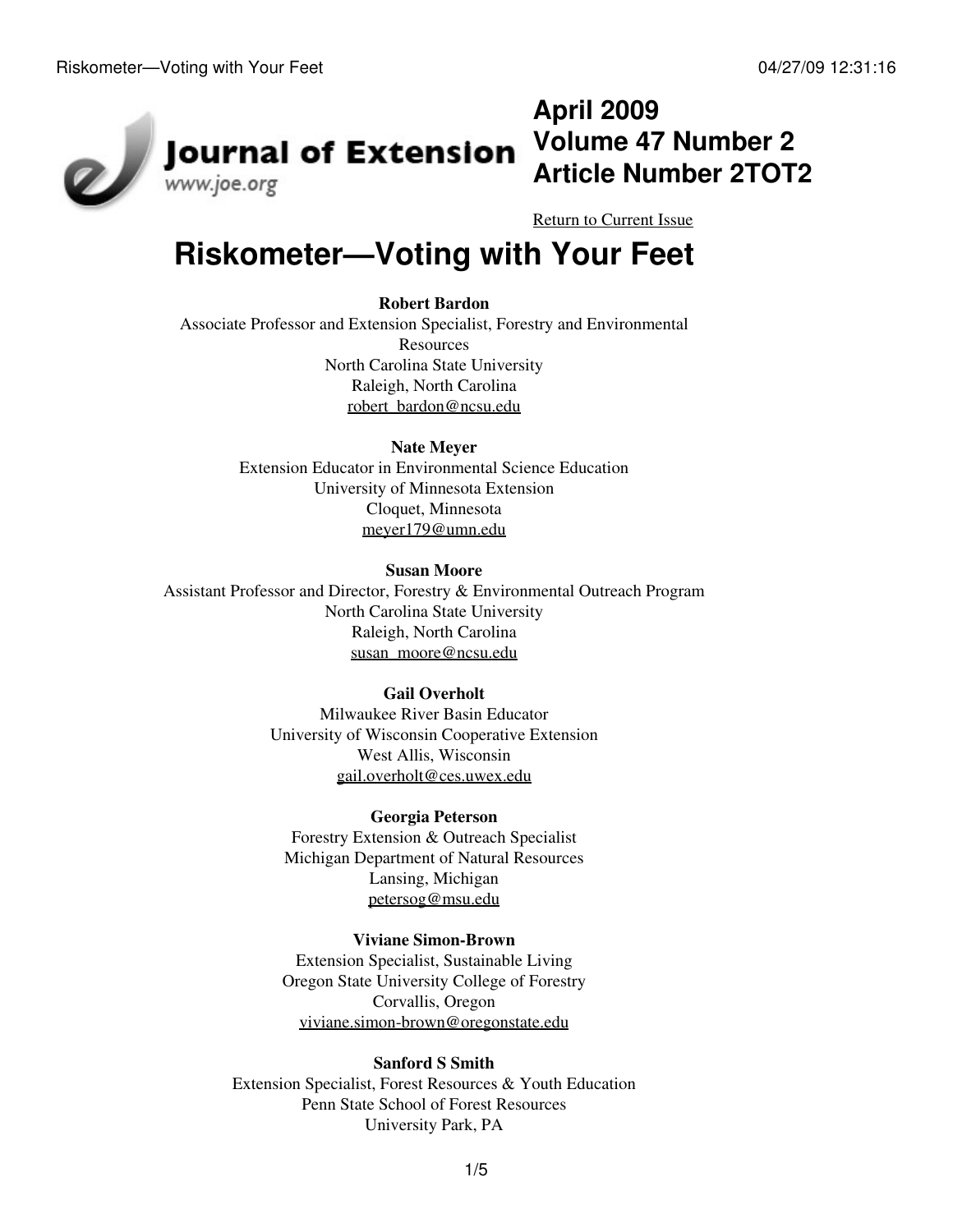[sss5@psu.edu](mailto:sss5@psu.edu)

**Peter J. Stortz** Extension 4-H Natural Resource and Youth Development Specialist University of Alaska Fairbanks Fairbanks, Alaska [ffpjs@uaf.edu](mailto:ffpjs@uaf.edu)

**Abstract:** As Extension professionals, we are faced with the need to educate youth and adults about risk and to assess their preference for risk; however, many find the concepts difficult to illustrate. This article lays out a simple technique that can be used to illustrate how personal attitudes toward risk change with changes in situations. Youth and adults who participate in the exercise will have a better understanding of risk and their attitudes about risk, which will lead them to make personal choices that are right for them.

# **Introduction**

Reaching the right decision is based on one's knowledge of current and potential risks and one's assessment of those risks. Youth and adults who understand risk, and their attitudes about risk, are more likely to make personal choices that are right for them. As Extension professionals, we are faced with the need to educate youth and adults about risk and to assess their preference for risk; however, many find the concepts difficult to illustrate. The following exercise can be used with youth and adults to illustrate how personal attitudes toward risk change with changes in life decision situations. The exercise was adapted from the DARE to be You Guidance Curriculum (Miller-Heyl, 1987).

## **Materials**

Riskometer: Construct a Riskometer using a long sheet of paper approximately 18-feet long. The Riskometer will have 1 ½-foot sections numbered 1 through 10. Place this Riskometer on the floor in an area where there is sufficient room for the group to stand around it.

Worksheet with dilemma: Develop a worksheet with two dilemmas. The first dilemma is designed to demonstrate that choices are conditional (Example 1). The second dilemma is customized based on the specific program outcomes in which this exercise is used (Example 2), and it is designed to demonstrate that attitude about risk changes as situations change.

> **Example 1.** Demonstration of Conditional Choices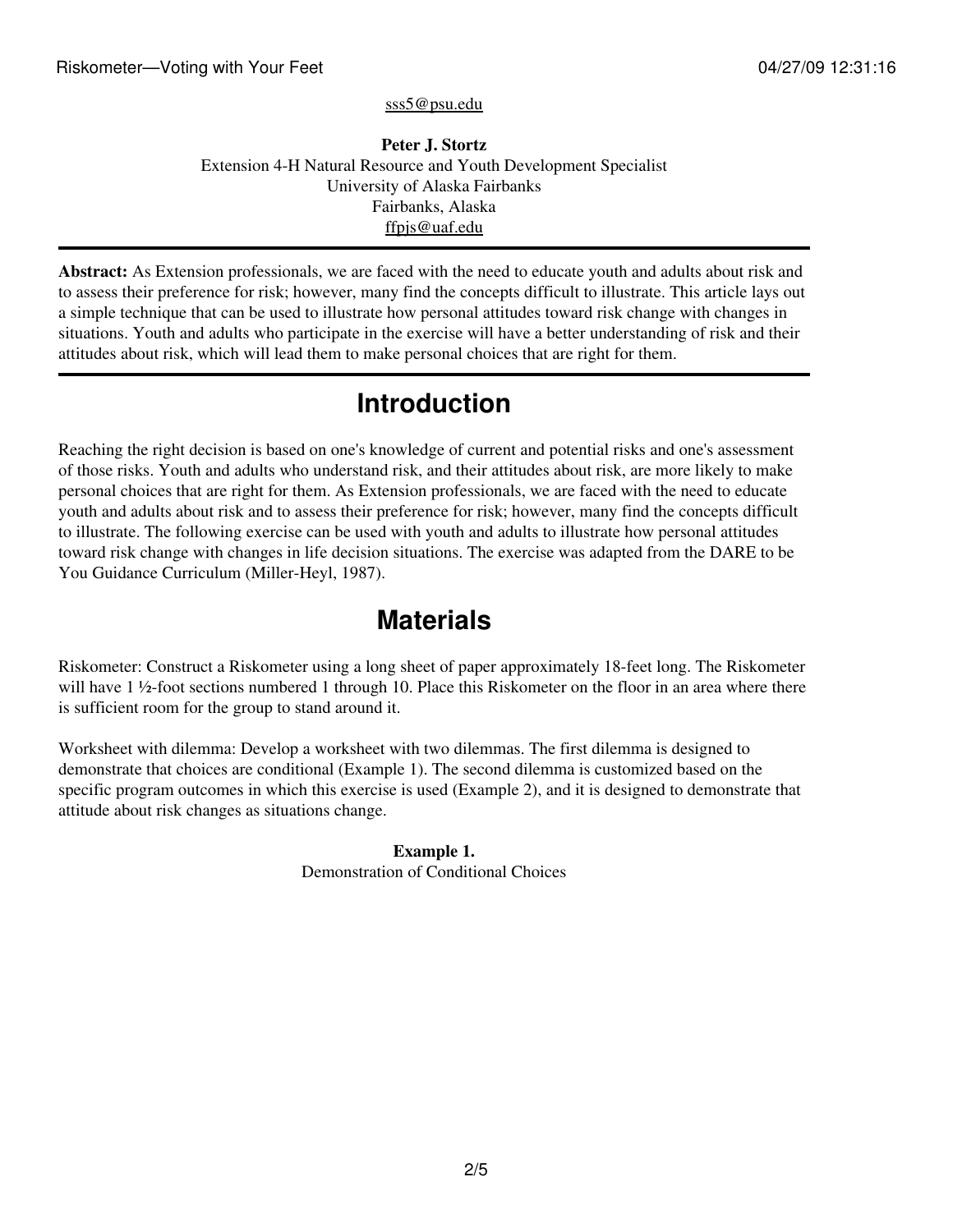|                               |                                                                                   | A Gamble: You have \$10 to play a game one time. Where would you put your bet? |                                      |
|-------------------------------|-----------------------------------------------------------------------------------|--------------------------------------------------------------------------------|--------------------------------------|
| A. As your self:              |                                                                                   |                                                                                |                                      |
| Keep the \$10                 | 1 in 2 Chance                                                                     | 1 in 5 Chance                                                                  | 1 in 100 Chance                      |
| & Don't Play                  | of Winning                                                                        | of Winning \$50                                                                | of Winning \$1000                    |
|                               |                                                                                   |                                                                                | 10                                   |
| Keep the \$10                 | B. How would you play if you were a 'Rich' person?<br>1 in 2 Chance               | 1 in 5 Chance                                                                  | 1 in 100 Chance                      |
| & Don't Play                  |                                                                                   | of Winning \$50                                                                | of Winning \$1000                    |
|                               | of Winning                                                                        |                                                                                | 10                                   |
| Keep the \$10<br>& Don't Play | C. How would you play if you were a 'Poor' person?<br>1 in 2 Chance<br>of Winning | 1 in 5 Chance<br>of Winning \$50                                               | 1 in 100 Chance<br>of Winning \$1000 |
|                               |                                                                                   |                                                                                |                                      |

**Example 2.** Customized Choices

3/5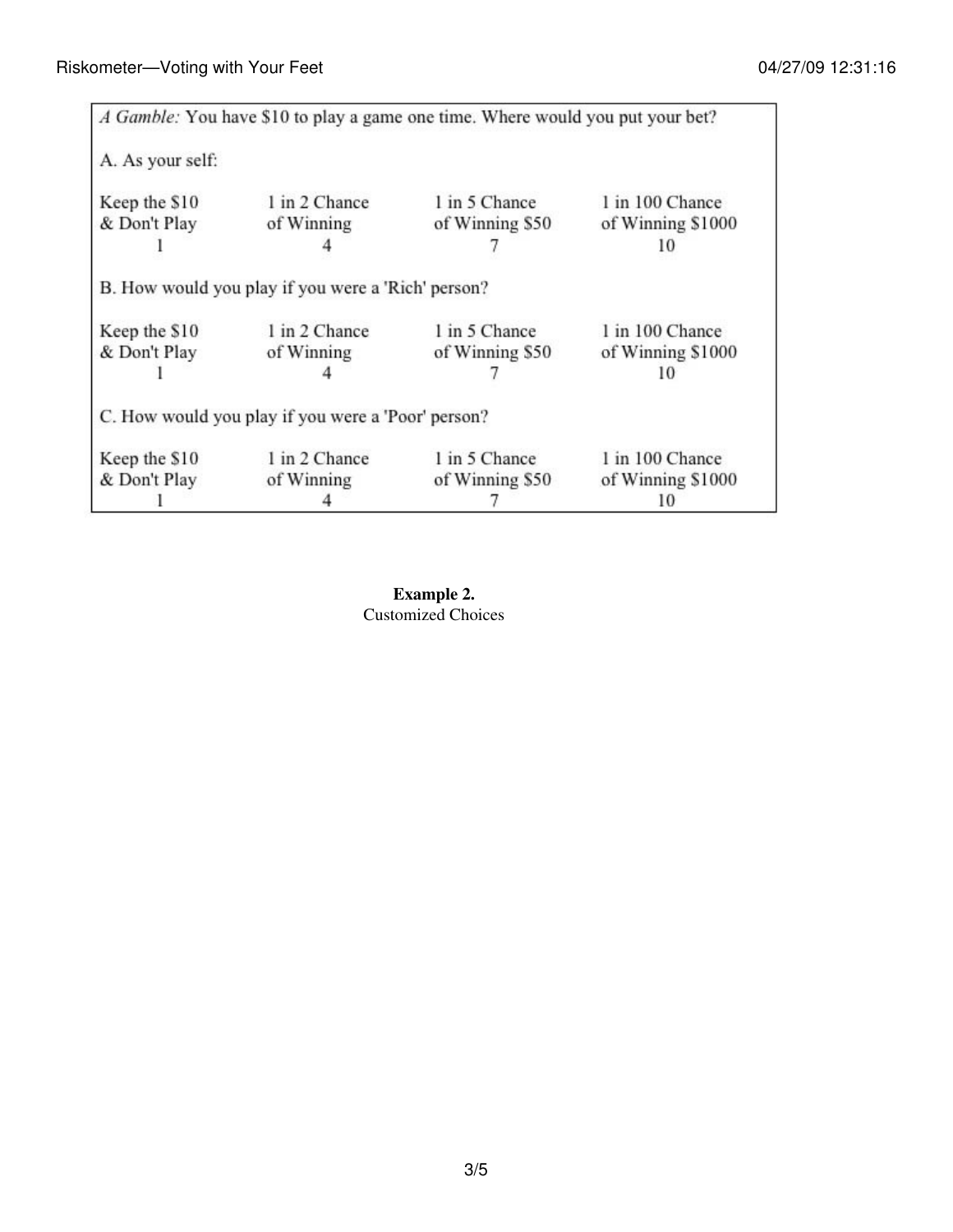| drinking age is 18. You have driven to a party. Alcohol is available at the party. |                         |                          |                          | Driving and Drinking: Imagine you are 17 years old, and living in a state where the legal |  |  |  |  |
|------------------------------------------------------------------------------------|-------------------------|--------------------------|--------------------------|-------------------------------------------------------------------------------------------|--|--|--|--|
| A. You will be driving home alone. What will you do?                               |                         |                          |                          |                                                                                           |  |  |  |  |
| Will not take<br>A Drink                                                           | Drink 1<br><b>Drink</b> | Drink 2<br><b>Drinks</b> | Drink 3<br><b>Drinks</b> | Drink as Much                                                                             |  |  |  |  |
| ı                                                                                  | 3                       | 5                        | 7                        | as I Please<br>10                                                                         |  |  |  |  |
| HOW WOULD THIS CHANGE:                                                             |                         |                          |                          |                                                                                           |  |  |  |  |
| B. If you were taking a group of friends home after the party?                     |                         |                          |                          |                                                                                           |  |  |  |  |
| Will not take                                                                      | Drink 1                 | Drink 2                  | Drink 3                  | Drink as Much                                                                             |  |  |  |  |
| A Drink                                                                            | Drink                   | <b>Drinks</b>            | <b>Drinks</b>            | as I Please                                                                               |  |  |  |  |
| 1                                                                                  | 3                       | 5                        | 7                        | 10                                                                                        |  |  |  |  |
| C. If you were riding with a driver who does not drink?                            |                         |                          |                          |                                                                                           |  |  |  |  |
| Will not take                                                                      | Drink 1                 | Drink 2                  | Drink 3                  | Drink as Much                                                                             |  |  |  |  |
| A Drink                                                                            | Drink                   | <b>Drinks</b>            | <b>Drinks</b>            | as I Please                                                                               |  |  |  |  |
| ı                                                                                  | 3                       | 5                        | 7                        | 10                                                                                        |  |  |  |  |
| D. If you were riding with an acquaintance who drinks heavily?                     |                         |                          |                          |                                                                                           |  |  |  |  |
| Will not take                                                                      | Drink 1                 | Drink 2                  | Drink 3                  | Drink as Much                                                                             |  |  |  |  |
| A Drink                                                                            | Drink                   | <b>Drinks</b>            | <b>Drinks</b>            | as I Please                                                                               |  |  |  |  |
|                                                                                    | 3                       | 5                        | 7                        | 10                                                                                        |  |  |  |  |

## **Setup and Implementation**

Pass out a dilemma worksheet to each participant. Inform the participants that they are going to play a game that will let them find out what kind of risk takers they are. Explain that the first dilemma is like a TV game where they, as participants, have each been given \$10 to play any way they want. Read the choices of the first dilemma, asking the participants to respond by placing an 'X' in the box they choose. Ask the participants to play the first dilemma three times: as themselves, as a rich person, and as a poor person. This will establish that how they "risk" their \$10 is conditional.

After all of the questions have been answered on the worksheet, have the group move to the Riskometer on the floor. Tell participants this is how to "measure" what kind of risk taker they are in comparison with other participants. Explain that the numbers on their chart correspond to the numbers on the Riskometer. Reread the questions, and have the participants stand around the numbers they checked on their worksheet.

Make sure the participants understand that there are no right or wrong answers. There should be a lot of movement on the Riskometer as the instructor reads through the questions. During the activity, point out that usually one or two people end up by themselves. This can be used to discuss the feelings of being different in